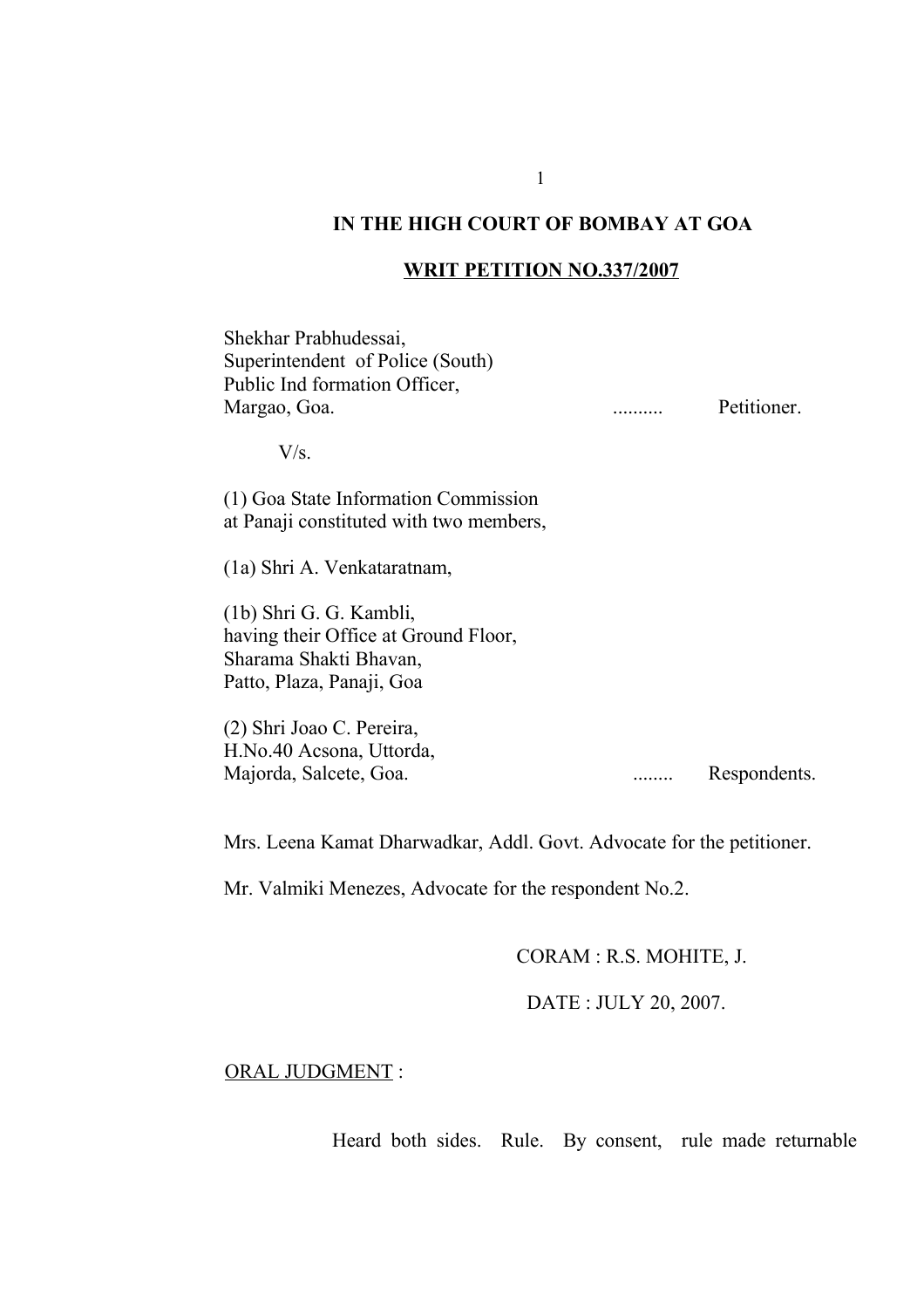forthwith.

2. An issue which is raised in this petition is as to whether an information contained in a case diary maintained under Section 172 of the Code of Criminal Procedure can be obtained by making an application under the provisions of Right to Information Act, 2005. I find from the facts of this particular case that the respondent No.2 herein who is one of the accused, made an application on 13.10.2006 to the petitioner seeking inspection of station diary of Verna Police Station of certain dates. By his order dated 27.10.06, the Public Information Officer rejected the request of the respondent No.2 on the ground that the station diary would be covered by an exemption contained under Section 8(1)(g) of the Right to Information Act. The respondent No.2 then filed an appeal before the appellate authority which allowed the appeal by an Order dated 6.12.2006 with an observation that the station diary is an important document of the police station wherein confidential information is recorded and it cannot be given for inspection to the public since it is not a public document. He, however, stated that the relevant portions and relevant entries pertaining to the appellant, (respondent No.2 herein) can be photo copied and furnished to him.. He, therefore, directed that certain entries which pertain to the appellant to be furnished to him. It appears that thereafter, the said appellate authority, i.e. the Dy.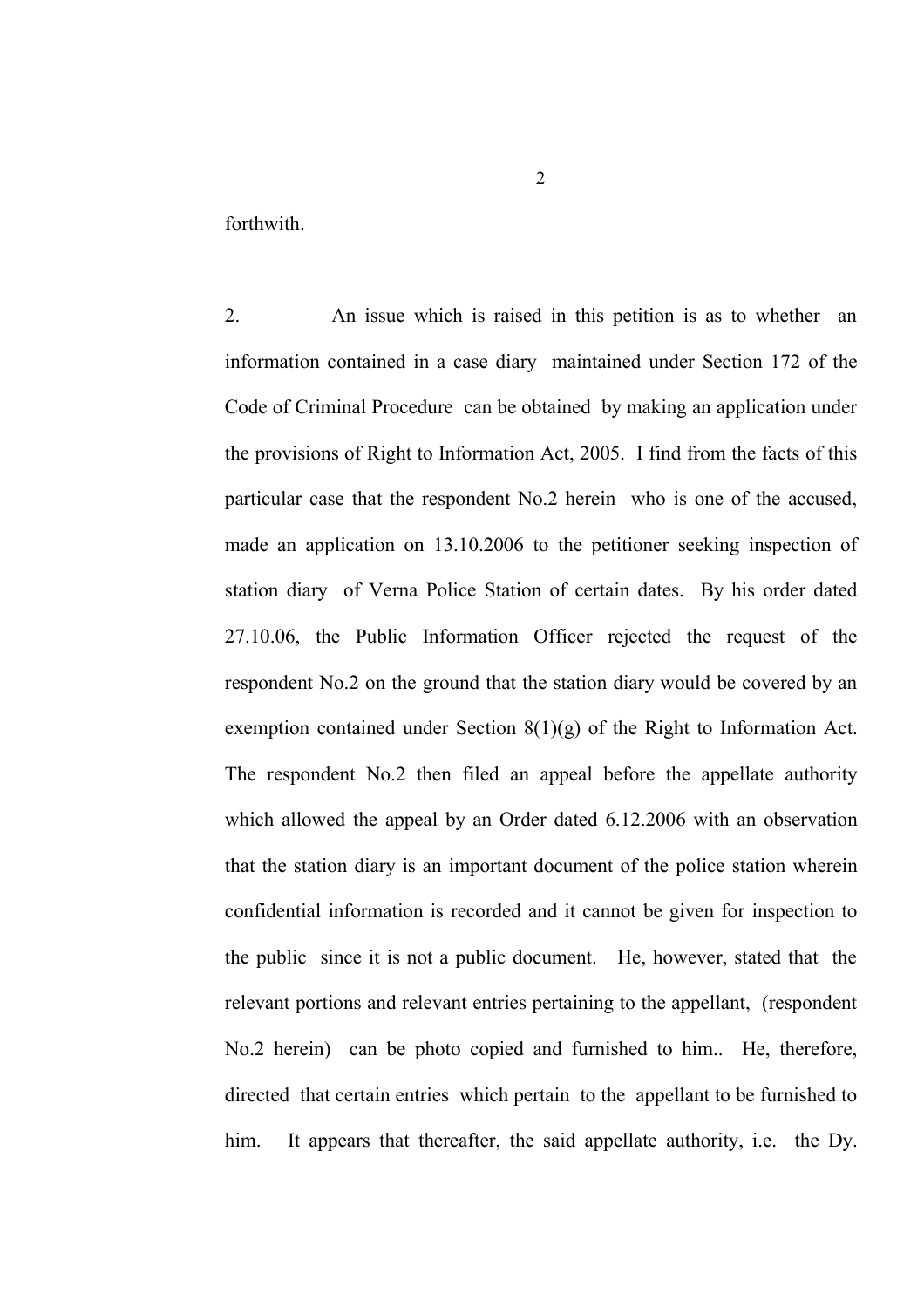Inspector General of Police, passed a corrigendum on 15.12.2006 rejecting the appeal in toto. Admittedly, this corrigendum dismissing the appeal, was issued after the order dated 6.12.06 which partly allowed the appeal. Further the corrigendum order dated 15.12.06 was passed without hearing the appellant. In the circumstances, the appellant preferred a second appeal to the Goa State Information Commission being Appeal No.95/2006/POL. The same has been allowed by the Goa State Information Commission by its impugned Order dated 16.4.07.

3. On perusing the impugned order of the Commission, I , however, find that the order is principally based upon the procedural irregularities committed by the first appellate Authority. It does not specifically deal with the point as to whether the entries in a station diary are covered by exception under Sections  $8(1)(g)$  and  $8(1)(h)$  of the Right to Information Act.

4. Both the Counsel agree that since the procedure followed by the first appellate Authority was irregular, the orders of the first appellate authority dated 6.12.06 and 15.12.06 as well as the order passed by the Goa State Information Commission dated 16.4.07 be quashed and set aside and the matter be remanded to the first appellate authority i.e. the Dy. Inspector General of Polcie to pass a detailed and reasoned order, after hearing both